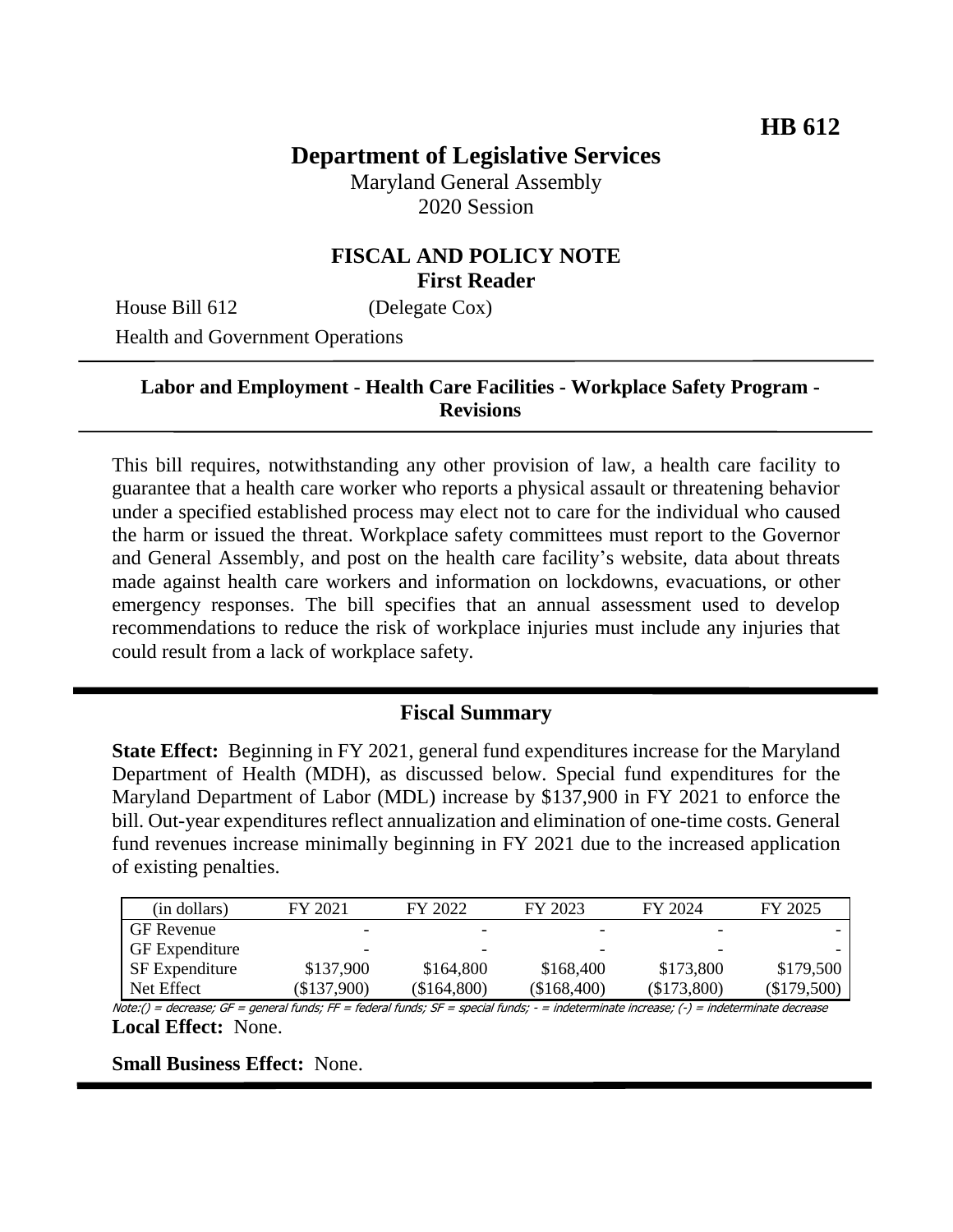## **Analysis**

**Current Law:** Chapter 510 of 2014 requires a health care facility to establish a workplace safety committee, which must establish and administer a workplace safety program that is appropriate for the size and complexity of the health care facility. A "health care facility" is a hospital or a State residential center.

A workplace safety program established by a health care facility must include (1) a written policy describing how the health care facility provides for the safety of health care workers; (2) an annual assessment to identify hazards, conditions, operations, and situations that could lead to workplace injuries and be used to develop recommendations to reduce the risk of workplace injuries; (3) a process for reporting, responding to, and tracking incidences of workplace injuries; and (4) regular workplace safety training for health care workers.

The Division of Labor and Industry within MDL administers the Maryland Occupational Safety and Health (MOSH) program. The requirements of the MOSH program are codified by the MOSH Act. In general, these requirements parallel the safety standards established by the federal Occupational Safety and Health Administration (OSHA) within the U.S. Department of Labor. OSHA specifies that states may elect to assume the responsibility for development and management of a state occupational safety and health program as long as the standards under the state program are "at least as effective as" OSHA standards.

Employers must provide each employee with employment and a place of employment that are safe and healthful and free from each recognized hazard that is causing or likely to cause death or serious physical harm to the employee.

Employers must keep their employees informed of their protections and duties under the MOSH program by posting notice where notices to employees normally are posted or using other appropriate means. The Commissioner of Labor and Industry may require an employer to keep records of work-related deaths, illness, and injury (other than minor injuries). An employer must report to the commissioner an employment accident within eight hours after it occurs if the accident results in an employee's death or the hospitalization of at least three employees.

An employer or other person may not discharge or discriminate against an employee because the employee filed a complaint, brings an action or causes an action to be brought, testifies, or exercises a right relating to the MOSH program. An employee who believes that an employer or other person has retaliated against the employee may submit a complaint to the commissioner and the commissioner may investigate it.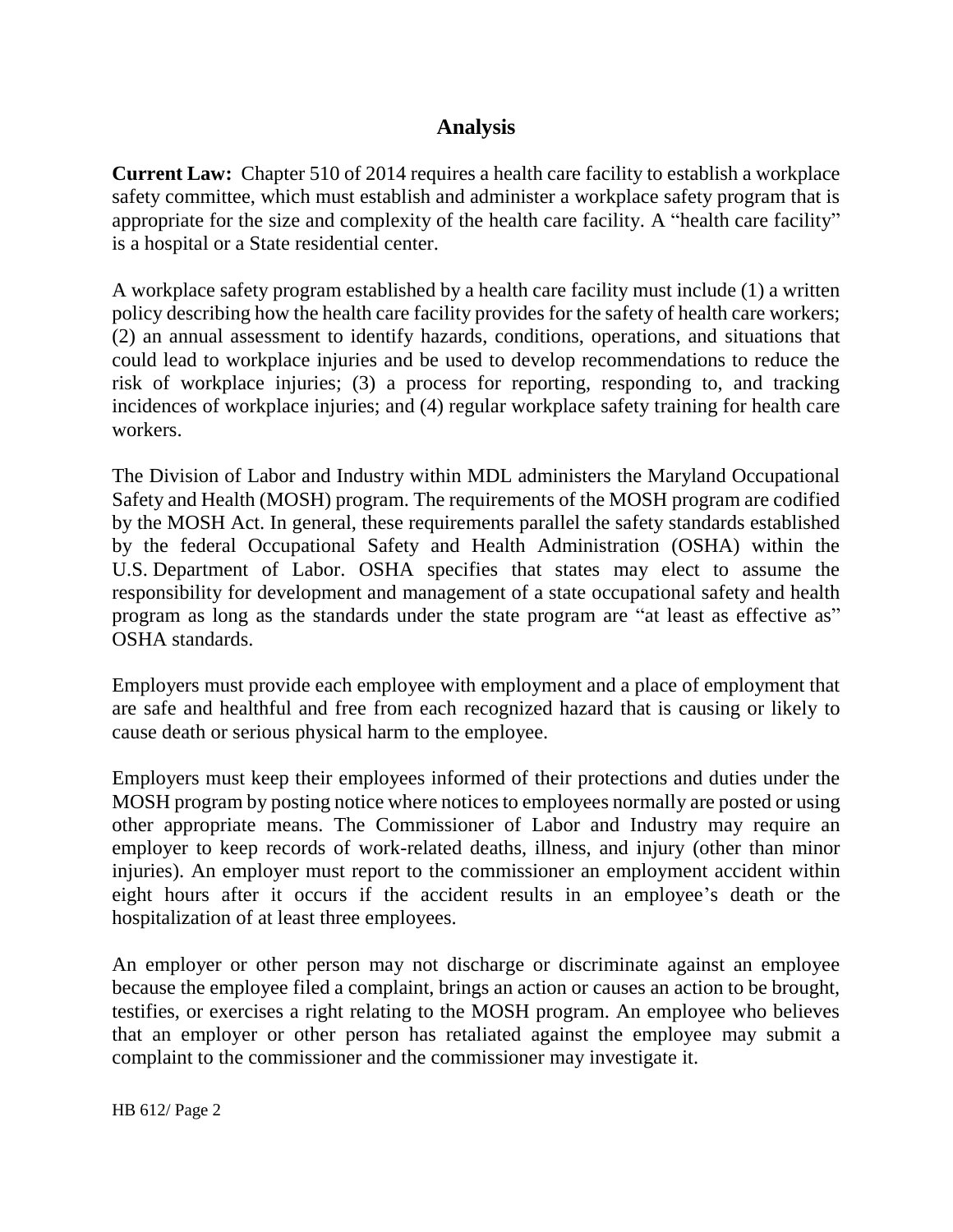**Background:** MDH advises that, when an employee at a State hospital feels threatened or is assaulted, there is a pathway to negotiate and implement a safety plan. That plan may include moving a patient to another clinical unit, moving an employee to another clinical unit, modifications to treatment and behavioral plans for patients, or other options.

**State Revenues:** General fund revenues increase, likely minimally, beginning in fiscal 2021 from MOSH issuing citations to employers who are in violation of the bill.

**State Expenditures:** MDH can meet the bill's reporting requirements with existing resources. However, allowing an employee to refuse to care for patients who physically assaulted or threatened the employee has a large operational and fiscal impact on MDH. MDH reports it will have to create staff contingency plans for every position in its hospitals that deal with mentally ill patients. Thus, general fund expenditures for State-run facilities may increase beginning in fiscal 2021 from increased staffing coverage to the extent that employees elect not to care for individuals who caused them harm or threatened them.

State-run psychiatric facilities that operate under the department's Behavioral Health Administration include Clifton T. Perkins Hospital Center, Eastern Shore Hospital Center, two Regional Institutes for Children and Adolescents, Springfield Hospital Center, Spring Grove Hospital Center, and Thomas B. Finan Hospital Center. Other hospitals operated by MDH include Deer's Head Center and Western Maryland Center. There are two State residential centers: the Holly Center and the Potomac Center.

#### *Enforcement Costs*

The bill creates additional responsibilities for MOSH within MDL by requiring a health care facility to guarantee that, when a health care worker reports a physical assault or threatening behavior by an individual, the health care worker may elect not to care for that individual. MDL cannot absorb the additional workload within existing resources and requires additional staff to respond to inquiries and complaints and otherwise enforce the bill.

MDL estimates receiving 40 additional complaints annually, of which 35 are expected to require investigations. One assistant Attorney General is needed to implement regulations, issue guidance documents, and advise in cases and complex investigations. Additionally, one industrial hygienist is needed to investigate complaints.

The cost of administering the MOSH program is covered through an appropriation from the Workers' Compensation Commission (WCC). Thus, special fund expenditures for MDL increase by \$137,862 in fiscal 2021, which accounts for the bill's October 1, 2020 effective date. This estimate reflects the cost of hiring two employees to implement the